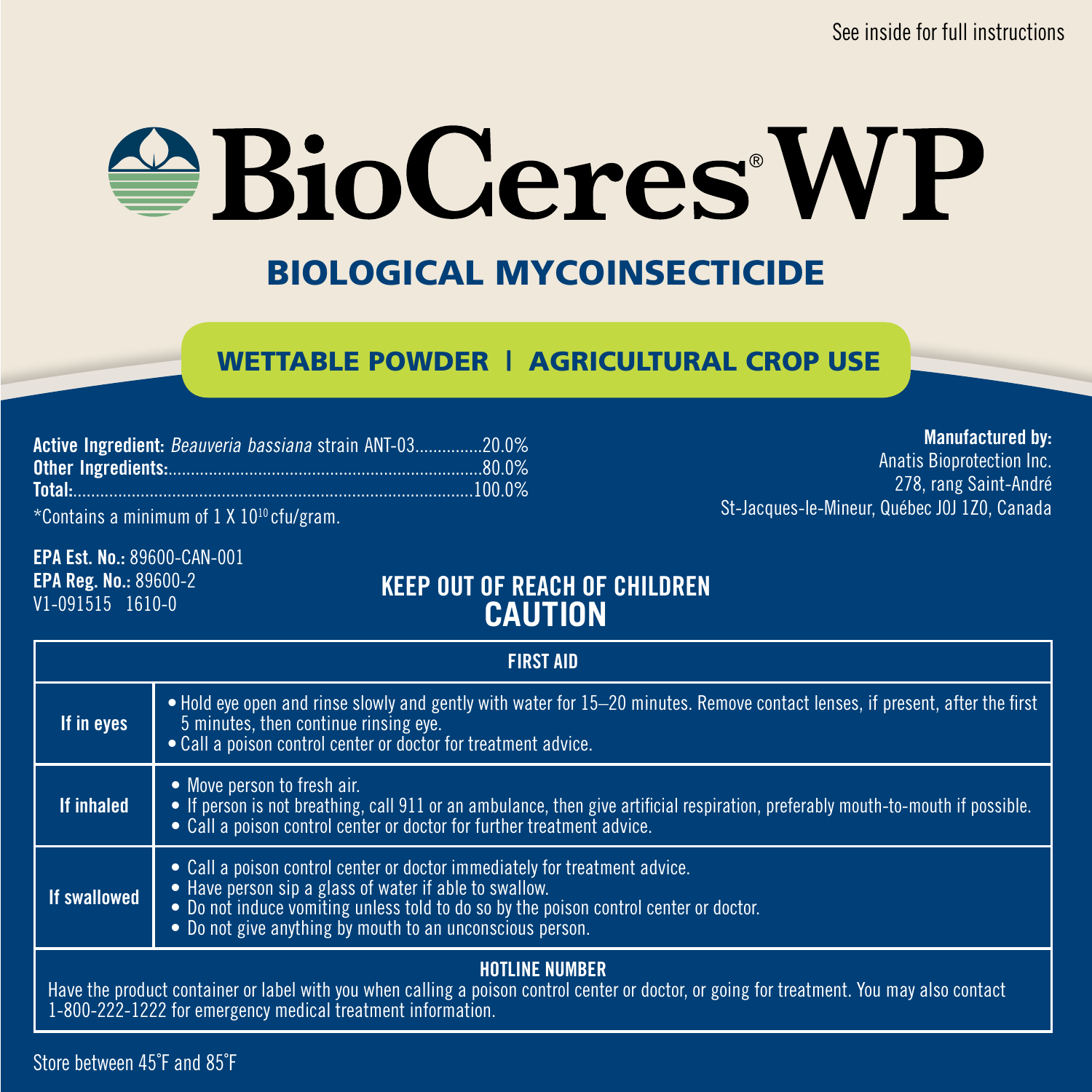#### **PRECAUTIONARY STATEMENTS HAZARDS TO HUMANS AND DOMESTIC ANIMALS - CAUTION:**  Causes moderate eye irritation. Harmful if inhaled or swallowed. Avoid contact with eyes or clothing. Avoid breathing dust or spray

mist. Wash thoroughly with soap and water after handling and before eating, drinking, chewing gum, using tobacco or using the toilet. Remove and wash contaminated clothing before reuse.

# **PERSONAL PROTECTIVE EQUIPMENT (PPE):**

Applicators and other handlers must wear:

- long-sleeved shirt and long pants
- protective eyewear
- waterproof gloves
- shoes plus socks

Mixer/loaders and applicators must wear a dust/mist filtering respirator meeting NIOSH standards of at least N-95, R-95, or P-95. Repeated exposure to high concentrations of microbial proteins can cause allergic sensitization. Follow the manufacturer's instructions for cleaning/maintaining PPE. If no such instructions for washables are available, use detergent and hot water. Keep and wash PPE separately from other laundry.

**ENGINEERING CONTROLS:** When handlers use closed systems, enclosed cabs or aircraft in a manner that meets the requirements listed in the Worker Protection Standard (WPS) for agricultural pesticides [40 CFR 170.240(d)(4-6)], the handler PPE requirements may be reduced or modified as specified in the WPS.

**IMPORTANT:** When reduced PPE is worn because a closed system is being used, handlers must be provided all PPE specified above for "applicators and other handlers" and have such PPE immediately available for use in an emergency, such as a spill or equipment breakdown.

# **USER SAFETY RECOMMENDATIONS**

Users should:

- Remove clothing/PPE immediately if pesticide gets inside. Then wash thoroughly and put on clean clothing.
- Remove PPE immediately after handling this product. Wash the outside of gloves before removing. As soon as possible, wash thoroughly and change into clean clothing.

**ENVIRONMENTAL HAZARDS:** For terrestrial uses - This product may harm beneficial insects and honey bees. Do not apply while bees or other pollinating insects are actively foraging. This product may be harmful to aquatic organisms. Drift and runoff may be hazardous to aquatic organisms in water adjacent to treated areas.

Do not apply within 50 feet of aquatic habitats (such as, but not limited to, lakes, reservoirs, rivers, streams, marshes, ponds, estuaries, and commercial fish ponds). Do not apply directly to water, or to areas where surface water is present or to intertidal areas below the mean high water mark. Do not contaminate water when disposing of equipment washwater or rinsate.

# **DIRECTIONS FOR USE**

It is a violation of Federal law to use this product in a manner inconsistent with its labeling. For any requirements specific to your State or Tribe, consult the State or Tribal agency responsible for pesticide regulation. Do not apply this product in a way that will contact workers or other persons, either directly or through drift. Only protected handlers may be in the area during application.

# **AGRICULTURAL USE REQUIREMENTS**

Use this product only in accordance with its labeling and with the Worker Protection Standard, 40 CFR Part 170. This Standard contains requirements for the protection of agricultural workers on farms, forests, nurseries, and greenhouses, and handlers of agricultural pesticides. It contains requirements for training, decontamination, notification, and emergency assistance. It also contains specific instructions and exceptions pertaining to the statements on this label about personal protective equipment (PPE) and restricted-entry interval. The requirements in this box only apply to uses of this product that are covered by the Worker Protection Standard. Do not enter or allow worker entry into treated areas during the restricted-entry interval (REI) of 4 hours.

PPE required for early entry to treated areas (that is permitted under the Worker Protection Standard and that involves contact with anything that has been treated, such as plants, soil or water) is:

• Coveralls • Waterproof gloves • Shoes plus socks

**EXCEPTION:** If the product is soil incorporated or soil injected. the Worker Protection Standard, under certain circumstances, allows workers to enter the treated area if there will be no contact with anything that has been treated.

# **NON-AGRICULTURAL USE REQUIREMENTS**

The requirements in this box apply to uses of this product that are not within the scope of the Worker Protection Standard for agricultural pesticides (40 CFR Part 170). The WPS applies when this product is used to produce agricultural plants on farms, forests, nurseries or greenhouses.

Keep unprotected persons out of treated areas until sprays have dried.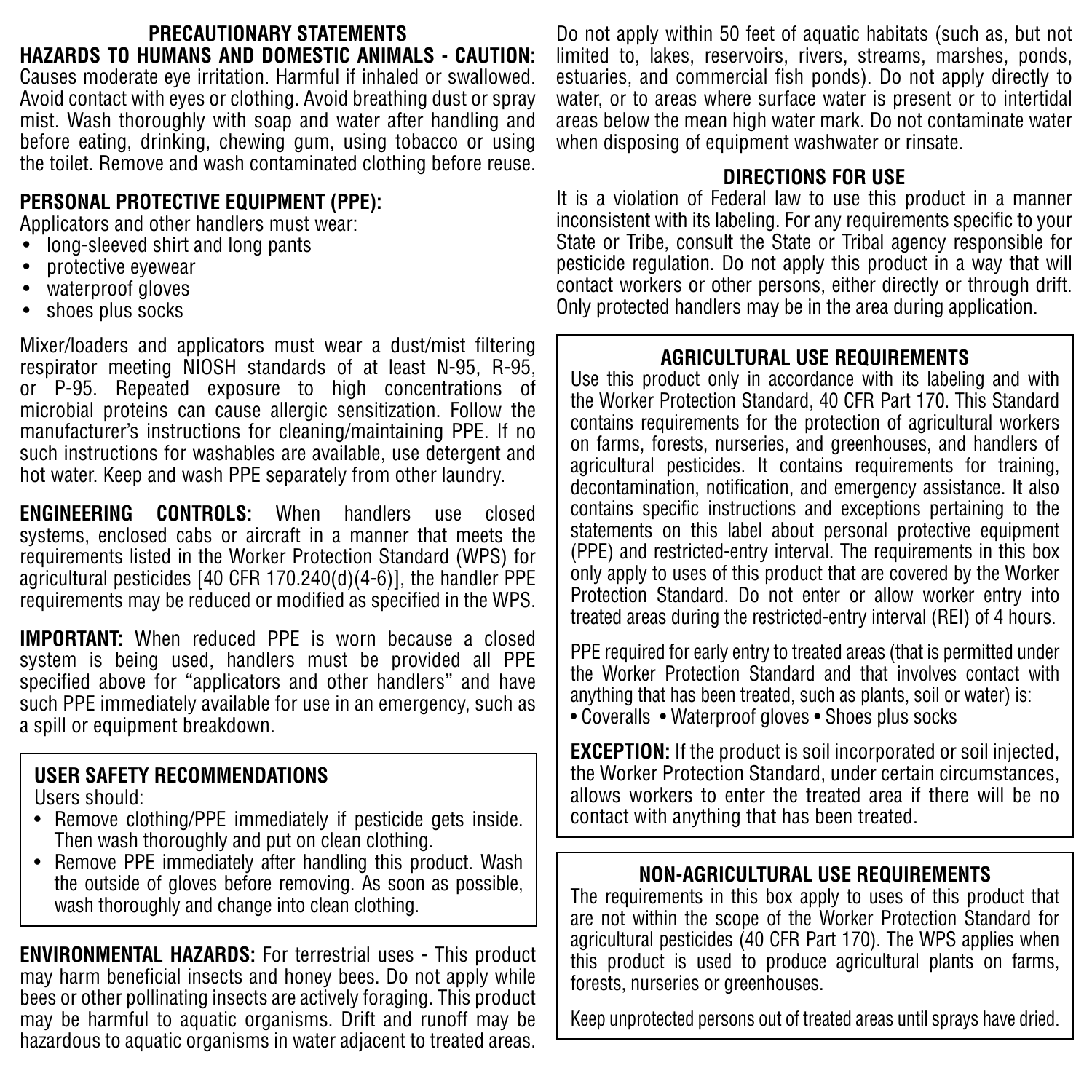#### **PRODUCT INFORMATION**

BioCeres WP is a biological insecticide containing the active ingredient Beauveria bassiana strain ANT-03 for use on growing crops to control insect pests. BioCeres WP acts as a contact biological insecticide for use in the control or suppression of many foliar-feeding pests, including aphids, white flies, thrips, plant bugs, beetles and weevils infesting labeled crops or use sites. BioCeres WP must be mixed with water and applied as a foliar spray with ground or aerial equipment equipped for conventional insecticide spraying, or by chemigation, in field or greenhouse use sites.

#### **USE INSTRUCTIONS**

BioCeres WP is a selective insecticide for use against listed insects. Close scouting and early attention to infestations is highly recommended. Proper timing of application targeting newly hatched larvae is important for optimal results.

Thorough coverage of infested plant parts is necessary for effective control. BioCeres WP does not have systemic activity. For some crops, directed drop nozzles by ground machine are required. Under heavy pest populations, use the stated higher label rates, shorten the spray interval, and/or increase the spray volume to improve coverage. Repeat applications at an interval sufficient to maintain control, usually 3-10 days depending upon plant growth rate, insect activity, and other factors. If attempting to control an insect population with a single application, make the treatment when eggs start hatching, but before economic damage occurs.

To enhance control, tank mix with contact insecticides/ miticides/nematicides. Use the lower label rates of BioCeres WP when populations are low and when tank-mixing with other insecticides/miticides/nematicides. Use the stated higher rates of BioCeres WP when applied stand-alone, when populations are high or when egg numbers are high.

#### **Do not apply fungicides within 4 days of applying BioCeres WP.**

To enhance adhesion of BioCeres WP use a spreader/sticker adjuvant.

BioCeres WP has been evaluated for phytotoxicity on a variety of crops under various normal growing conditions. However, testing all crop varieties, in all mixtures and combinations, is not feasible. Prior to treating entire crop, test a small portion of the crop for sensitivity.

#### **GROUND AND AERIAL APPLICATIONS**

Apply BioCeres WP in ground and aerial equipment with quantities of water sufficient to provide thorough coverage of infested plant parts. The amount of water needed per acre will depend upon crop development, weather, application equipment, and local experience. Do not spray when wind speed favors drift beyond the area intended for use. Avoiding spray drift is the responsibility of the applicator.

#### **Mixing Directions**

**Important** – Do not add BioCeres WP to the mix tank before introducing the correct amount of water. Add water to the mix tank. Start the mechanical or hydraulic agitation to provide moderate circulation before adding BioCeres WP. Add spreader/sticker and then correct amount of BioCeres WP to the mix tank and continue circulation. Maintain circulation while loading and spraying. Do not mix more BioCeres WP than can be used in 24 hours.

#### **Spray Volume**

For conventional air and ground applications, use at least 50 gallons of total volume per acre in water-based sprays.

#### **Tank Mixing**

**Do not tank mix with fungicides.** Do not combine Bioceres WP in the spray tank with other pesticides, surfactants, adjuvants, or fertilizers if there has been no previous experience or use of the combination to show it is physically compatible, effective, and non-injurious under your use conditions. Observe the most restrictive of the labeling limitations and precautions of all products used in mixtures.

To ensure compatibility of tank-mix combinations, they must be evaluated prior to use. To determine the physical compatibility of this product with other products, use a jar test. Using a quart jar, add the proportionate amounts of the products to one quart of water with agitation.

Add dry formulations first, then flowables, and then emulsifiable concentrates last. After thoroughly mixing, let this mixture stand for 5 minutes. If the combination remains mixed or can be readily remixed, it is physically compatible. Once compatibility has been proven, use the same procedure for adding required ingredients to the spray tank.

#### **AERIAL DRIFT REDUCTION INFORMATION**

**GENERAL:** Avoiding spray drift at the application site is the responsibility of the applicator (specifically, see **SENSITIVE AREAS** section for the requirement regarding spray drift and honey bees). The interaction of many equipment- and weather-related factors determine the potential for spray drift. The applicator and the grower are responsible for considering all these factors when making decisions. Where states have more stringent regulations, they should be observed.

Do not apply directly to aquatic habitats (such as, but not limited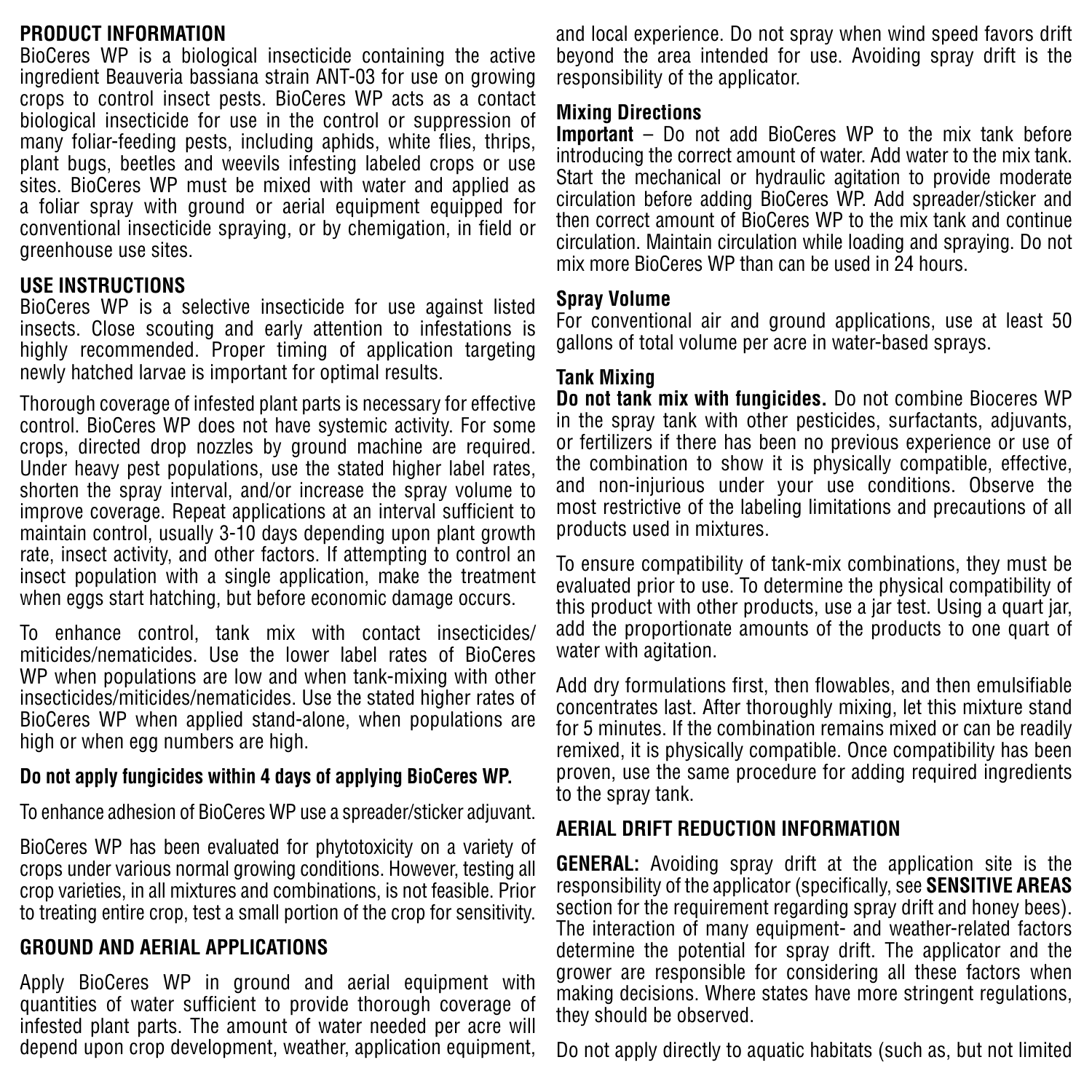to, lakes, reservoirs, rivers, streams, marshes, ponds, estuaries, and commercial fish ponds).

**INFORMATION ON DROPLET SIZE:** Use only medium or coarser spray nozzles according to ASAE (S572) definition for standard nozzles. In conditions of low humidity and high temperatures, applicators should use a coarser droplet size. The most effective way to reduce drift potential is to apply large droplets. The best drift management strategy is to apply the largest droplets that will provide sufficient coverage and control. Applying larger droplets reduces drift potential, but will not prevent drift if applications are made improperly, or under unfavorable environmental conditions (see Wind, Temperature and Humidity, and Temperature Inversions).

**CONTROLLING DROPLET SIZE:** Volume - Use high flow rate nozzles to apply the highest practical spray volume. Nozzles with higher rated flows produce larger droplets. Pressure - Do not exceed the nozzle manufacturer's specified pressures. For many nozzle types, lower pressure produces larger droplets. When high flow rates are needed, use higher flow rate nozzles instead of increasing pressure. Number of Nozzles - Use the minimum number of nozzles that provide uniform coverage. Nozzle Orientation - Orienting nozzles so that the spray is released parallel to the airstream produces larger droplets than other orientations and is the recommended practice. Significant deflection from horizontal will reduce droplet size and increase drift potential. Nozzle Type - Use a nozzle type that is designed for the intended application. With most nozzle types, narrower spray angles produce larger droplets. Consider using low-drift nozzles. Solid stream nozzles oriented straight back produce the largest droplets and the lowest drift.

**BOOM WIDTH:** For aerial applications, the boom width must not exceed 75% of the wingspan or 90% of the rotary blade.

**APPLICATION HEIGHT:** Do not make application at a height greater than 10 feet above the top of the largest plants unless a greater height is required for aircraft safety. Making applications at the lowest height that is safe reduces exposure of droplets to evaporation and wind. If application includes a no-spray zone, do not release spray at a height greater than 10 feet above the ground or crop canopy.

**SWATH ADJUSTMENT:** When applications are made with a crosswind, the swath will be displaced downward. Therefore, on the up and downwind edges of the field, the applicator must compensate for this displacement by adjusting the path of the aircraft upwind. Swath adjustment distance should increase with increasing drift potential (higher wind, smaller drops, etc.).

**WIND:** Only apply this product if the wind direction favors ontarget deposition. Do not apply when the wind velocity exceeds 15 mph. Drift potential is lowest between wind speeds of 2–10 mph. However, many factors, including droplet size and equipment type determine drift potential at any given speed. Application should be avoided below 2 mph due to variable wind direction and high inversion potential. NOTE: Local terrain can influence wind patterns. Every applicator should be familiar with local wind patterns and how they affect spray drift.

**TEMPERATURE AND HUMIDITY:** When making applications in low relative humidity, set up equipment to produce larger droplets to compensate for evaporation. Droplet evaporation is most severe when conditions are both hot and dry.

**TEMPERATURE INVERSIONS:** Do not apply during a temperature inversion because drift potential is high. Temperature inversions restrict vertical air mixing, which causes small, suspended droplets to remain in a concentrated cloud. This cloud can move in unpredictable directions due to the light variable winds common during inversions. Temperature inversions are characterized by increasing temperatures with altitude and are common on nights with limited cloud cover and light to no wind. They begin to form as the sun sets and often continue into the morning. Their presence can be indicated by ground fog; however, if fog is not present, inversions can also be identified by the movement of smoke from a ground source or an aircraft smoke generator. Smoke that layers and moves laterally in a concentrated cloud (under low wind conditions) indicates an inversion, while smoke that moves upward and rapidly dissipates indicates good vertical air mixing.

**SENSITIVE AREAS:** The pesticide should only be applied when the potential for drift to adjacent sensitive areas (e.g. residential areas, bodies of water, known habitat for threatened or endangered species, non-target crops) is minimal (e.g. when wind is blowing away from the sensitive areas). Do not allow spray to drift from the application site and contact people, structures people occupy at any time and the associated property, parks and recreation areas, nontarget crops, blooming crops or weeds that bees are visiting, aquatic and wetland areas, woodlands, pastures, rangelands, or animals.

#### **CHEMIGATION USE DIRECTIONS**

#### **Spray preparation**

First, prepare a suspension of BioCeres WP in a mix tank. Fill tank ½ to ¾ of the amount of water for the area to be treated. Start mechanical or hydraulic agitation. Add the required amount of BioCeres WP, and then the remaining volume of water. Then set the sprinkler to deliver a minimum of 0.1 to 0.3 inch of water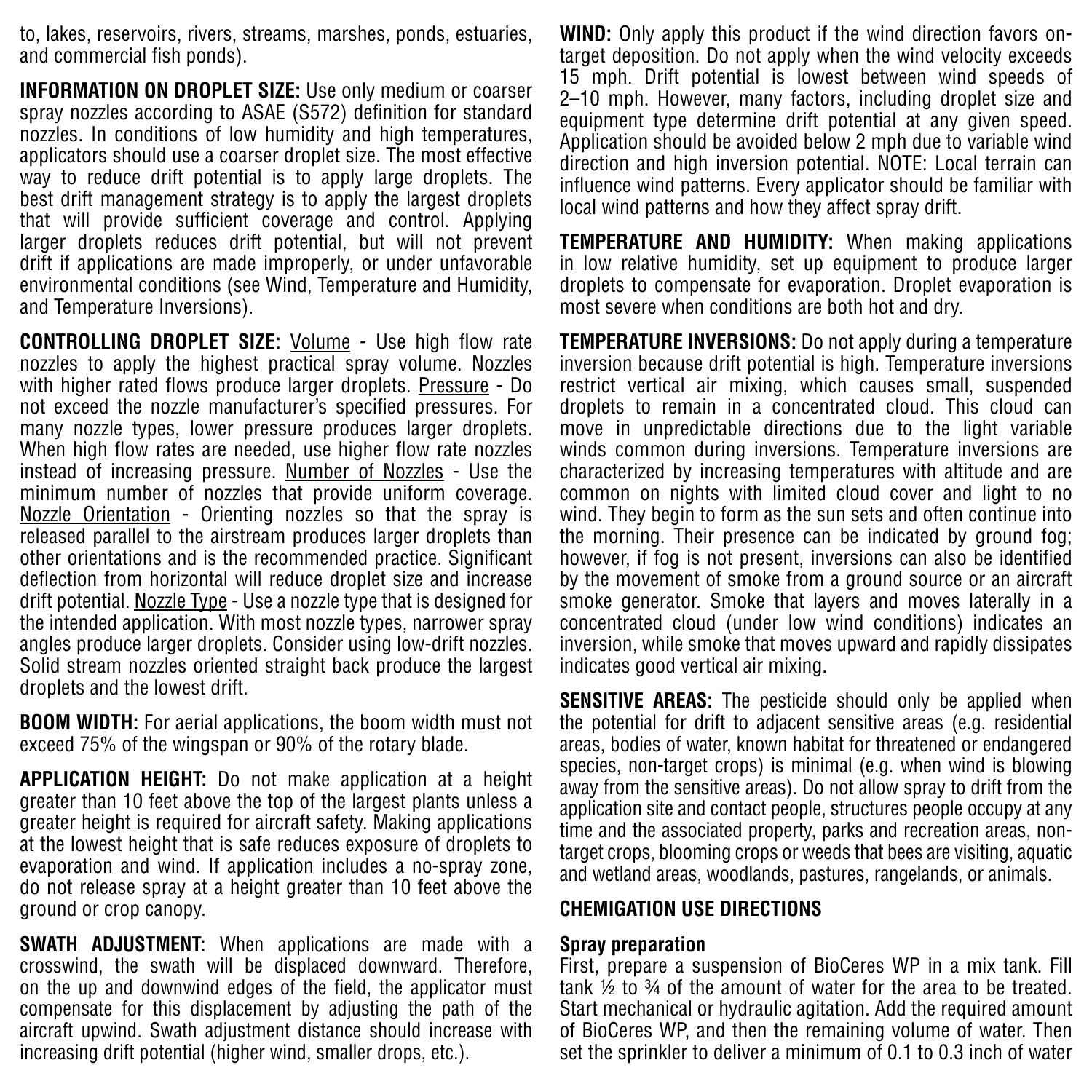per acre. Start sprinkler and uniformly inject the suspension of BioCeres WP into the irrigation water line so as to deliver the correct rate of BioCeres WP per acre. Inject the suspension of BioCeres WP with a positive displacement pump into the main line ahead of a right angle turn to ensure adequate mixing. BioCeres WP is to be metered continuously for the duration of the water application. If you have questions about calibration, you should contact State Extension Service specialists, equipment manufacturers or other experts.

Do not combine BioCeres WP with other pesticides, surfactants, adiuvants, or fertilizers for application through chemigation equipment unless prior experience has shown the combination to be physically compatible, effective and non-injurious under conditions of use.

#### **General Requirements -**

- 1. Apply this product only through sprinkler, including center pivot, lateral move, end tow, side (wheel) roll, traveler, big gun, solid set, or hand move, or drip (trickle) irrigation systems. Do not apply this product through any other type of irrigation system.
- 2. Crop injury, lack of effectiveness, or illegal pesticide residues in the crop can result from non-uniform distribution of treated water.
- 3. If you have questions about calibration, you should contact State Extension Service specialists, equipment manufacturers or other experts.
- 4. Do not connect an irrigation system (including greenhouse systems) used for pesticide application to a public water system unless the pesticide label-prescribed safety devices for public water systems are in place.
- 5. A person knowledgeable of the chemigation system and responsible for its operation, or under the supervision of the responsible person, shall shut the system down and make necessary adjustments should the need arise.

#### **Specific Requirements for Chemigation Systems Connected to Public Water Systems -**

- 1. Public water system means a system for the provision to the public of piped water for human consumption if such system has at least 15 service connections or regularly serves an average of at least 25 individuals daily at least 60 days out of the year.
- 2. Chemigation systems connected to public water systems must contain a functional, reduced-pressure zone, backflow preventer (RPZ) or the functional equivalent in the water supply line upstream from the point of pesticide introduction. As an option to the RPZ, the water from the public water system should be discharged into a reservoir tank prior to pesticide introduction. There shall be a complete physical break (air gap) between the

flow outlet end of the fill pipe and the top or overflow rim of the reservoir tank of at least twice the inside diameter of the fill pipe.

- 3. The pesticide injection pipeline must contain a functional, automatic, quick-closing check valve to prevent the flow of fluid back toward the injection pump.
- 4. The pesticide injection pipeline must contain a functional, normally closed, solenoid-operated valve located on the intake side of the injection pump and connected to the system interlock to prevent fluid from being withdrawn from the supply tank when the irrigation system is either automatically or manually shut down.
- 5. The system must contain functional interlocking controls to automatically shut off the pesticide injection pump when the water pump motor stops, or in cases where there is no water pump, when the water pressure decreases to the point where pesticide distribution is adversely affected.
- 6. Systems must use a metering pump, such as a positive displacement injection pump (e.g., diaphragm pump) effectively designed and constructed of materials that are compatible with pesticides and capable of being fitted with a system interlock.
- 7. Do not apply when wind speed favors drift beyond the area intended for treatment.

# **Specific Requirements for Sprinkler Chemigation -**

- 1. The system must contain a functional check valve, vacuum relief valve and low-pressure drain appropriately located on the irrigation pipeline to prevent water source contamination from backflow.
- 2. The pesticide injection pipeline must contain a functional, automatic, quick-closing check valve to prevent the flow of fluid back toward the injection pump.
- 3. The pesticide injection pipeline must also contain a functional, normally closed, solenoid-operated valve located on the intake side of the injection pump and connected to the system interlock to prevent fluid from being withdrawn from the supply tank when the irrigation system is either automatically or manually shut down.
- 4. The system must contain functional interlocking controls to automatically shut off the pesticide injection pump when the water pump motor stops.
- 5. The irrigation line or water pump must include a functional pressure switch, which will stop the water pump motor when the water pressure decreases to the point where pesticide distribution is adversely affected.
- 6. Systems must use a metering pump, such as a positive displacement injection pump (e.g., diaphragm pump) effectively designed and constructed of materials that are compatible with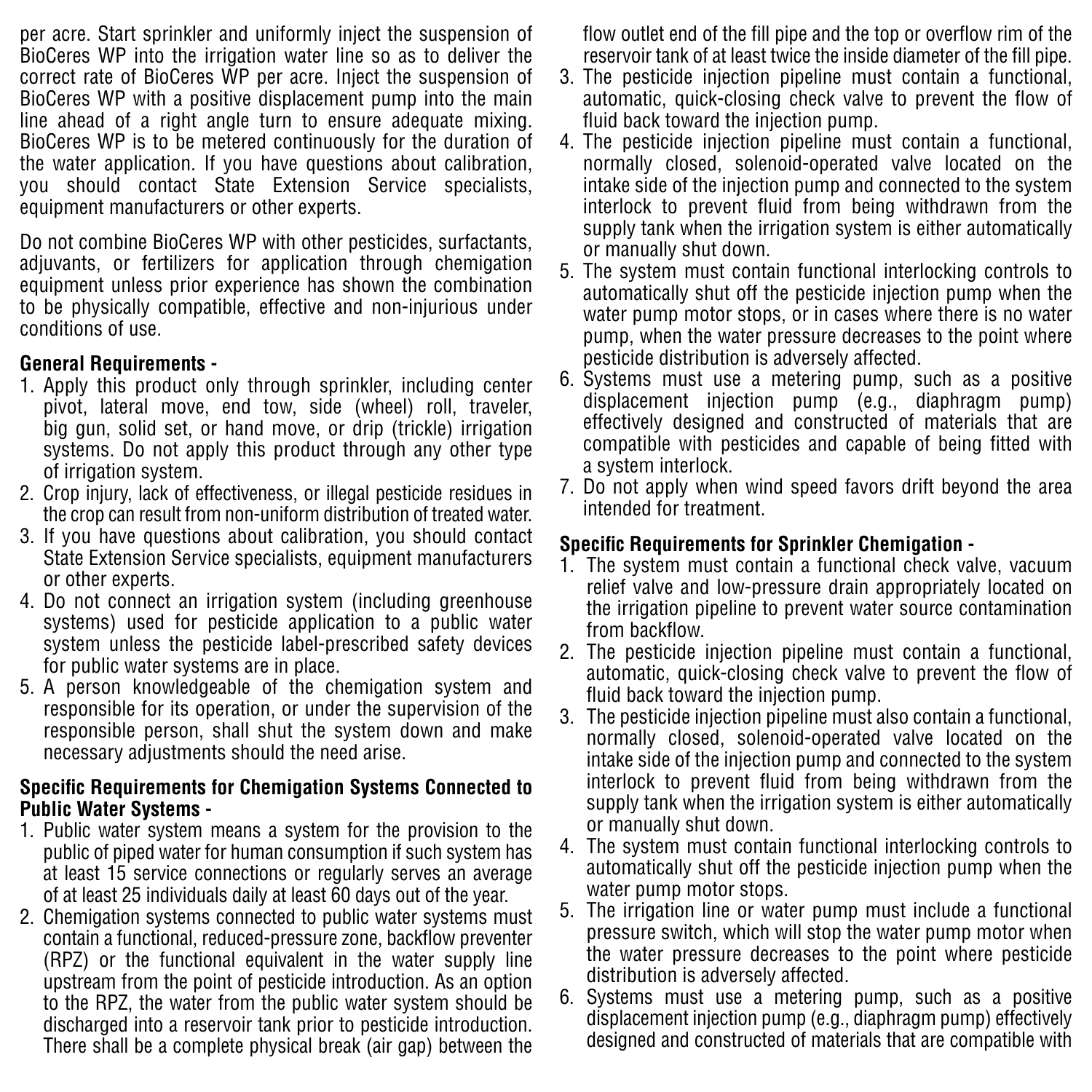pesticides and capable of being fitted with a system interlock.

7. Do not apply when wind speed favors drift beyond the area intended for treatment.

# **Specific Requirements for Drip (Trickle) Chemigation -**

- 1. The system must contain a functional check valve, vacuum relief valve and low-pressure drain appropriately located on the irrigation pipeline to prevent water source contamination from backflow.
- 2. The pesticide injection pipeline must contain a functional, automatic, quick-closing check valve to prevent the flow of fluid back toward the injection pump.
- 3. The pesticide injection pipeline must also contain a functional, normally closed, solenoid-operated valve located on the intake side of the injection pump and connected to the system interlock to prevent fluid from being withdrawn from the supply tank when the irrigation system is either automatically or manually shut down.
- 4. The system must contain functional interlocking controls to automatically shut off the pesticide injection pump when the water pump motor stops.
- 5. The irrigation line or water pump must include a functional pressure switch which will stop the water pump motor when the water pressure decreases to the point where pesticide distribution is adversely affected.
- 6. Systems must use a metering pump, such as a positive displacement injection pump (e.g., diaphragm pump) effectively designed and constructed of materials that are compatible with pesticides and capable of being filled with a system interlock.

# **Application Instructions for All Types of Chemigation -**

- 1. Remove scale, pesticide residues, and other foreign matter from the chemical supply tank and entire injector system. Flush with clean water. Failure to provide a clean tank, void of scale or residues may cause product to lose effectiveness or strength.
- 2. Determine the treatment rates as indicated in the directions for use and make proper dilutions.
- 3. Prepare a solution in the chemical tank by filling the tank with the required water and then adding product as required. Utilize agitation to keep solution in suspension.

# **APPLICATION RATES**

Repeat at 5 to 7 day intervals as needed. Use 50 gallons spray volume per acre. Thoroughly cover plant foliage with spray solution, but not to runoff. Pre-harvest Interval (PHI) = 0 days.

# **Alfalfa (Hay and Seed), Hay and Other Forage Crops**

# **(1-3 pounds of BioCeres WP per acre)**

Aphids and plant bugs

#### **Asparagus**

#### **(1-3 pounds of BioCeres WP per acre)** Whiteflies, aphids, thrips, and plant bugs

## **Brassica (Cole) Leafy Vegetables**

**Broccoli, Broccoli Raab, Brussels Sprouts, Cabbage, Chinese Broccoli, Chinese Cabbage (Bok Choy), Chinese Cabbage (Napa), Chinese Mustard Cabbage (Gai Choy), Cauliflower, Cavalo Broccolo, Collards, Kale, Kohlrabi, Mizuna, Mustard Greens, Mustard Spinach, and Rape Greens** 

# **(1-3 pounds of BioCeres WP per acre)**

Whiteflies, aphids, thrips, and plant bugs

# **Bulb Vegetables**

# **Leek, Garlic, Onion (Bulb and Green) and Shallot**

# **(1-3 pounds of BioCeres WP per acre)**

Whiteflies, aphids, thrips, and plant bugs

#### **Bushberries**

**Blueberry, Currant, Gooseberry, Huckleberry, Elderberry, Juneberry, Ligonberry, and Salal**

# **(1-2 pounds of BioCeres WP per acre)**

Whiteflies, aphids, thrips, and plant bugs

#### **Caneberries**

**Blackberry, Loganberry, Red and Black Raspberry, and cultivars, varieties and/or hybrids of these**

# **(1-2 pounds of BioCeres WP per acre)**

Whiteflies, aphids, Spotted wing drosiphila (vinegar fly)(Drosophila Suzukii), thrips, plant bugs and bud weevil

#### **Cereal Grains**

**Barley, Buckwheat, Oats, Pearl Millet, Proso Millet, Rye, Sorghum (Milo), Triticale and Wheat**

#### **(1-3 pounds of BioCeres WP per acre)** Whiteflies, aphids and thrips

#### **Citrus Fruit**

**Calamondin; Citrus citron; Citrus hybrids (includes Chironja,**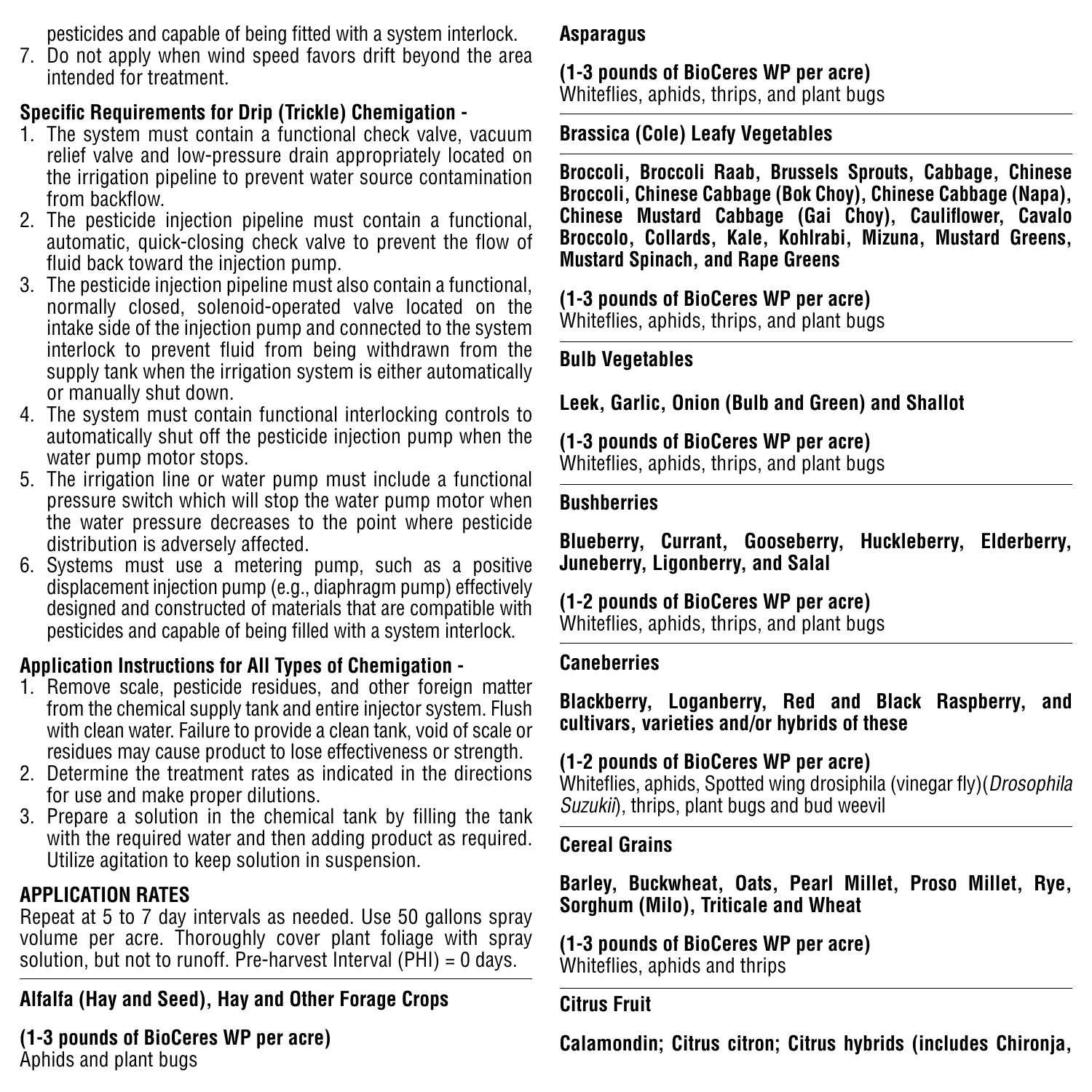**Tangelo, Tangor); Grapefruit; Kumquat; Lemon; Lime; Mandarin (Tangerine); Orange, sour; Orange, sweet; Pummelo; Satsuma mandarin**

**(1-3 pounds of BioCeres WP per acre)** Whiteflies, aphids and thrips

**Corn (Field Corn, Sweet Corn, Popcorn and Corn Grown for Seed)**

# **(1-3 pounds of BioCeres WP per acre)**

Whiteflies, aphids and thrips

#### **Cotton**

**(1-3 pounds of BioCeres WP per acre)** Whiteflies, aphids and thrips

#### **Cranberry**

**(1-3 pounds of BioCeres WP per acre)** Whiteflies, aphids, thrips, and plant bugs

#### **Cucurbit Vegetables**

**Chayote (fruit); Chinese waxgourd (Chinese preserving melon); Citron melon; Cucumber; Gherkin; Gourd, edible (includes Hyotan, Cucuzza, Hechima, Chinese okra); Momordica spp (includes Balsam apple, Balsam pear, Bittermelon, Chinese cucumber); Muskmelon (includes Cantaloupe); Pumpkin; Squash, summer; Squash, winter (includes Butternut squash, Calabaza, Hubbard squash, Acorn squash, Spaghetti squash); Watermelon**

#### **(1-3 pounds of BioCeres WP per acre)**

Whiteflies, aphids, thrips, plant bugs, and striped cucumber beetle

#### **Fig**

# **(1-2 pounds of BioCeres WP per acre)**

Whiteflies, aphids, thrips, and plant bugs

## **Fruiting Vegetables**

**Tomato, Tomatillo, Pepper, Groundcherry, Pepino, Okra and Eggplant**

**(1-3 pounds of BioCeres WP per acre)** Whiteflies, aphids, thrips, plant bugs, and European corn borer

**Grapes, Amur River Grape, Gooseberry, Kiwifruit, Maypop, Schisandra Berry**

**(1-2 pounds of BioCeres WP per acre)** Whiteflies, aphids, Spotted wing drosiphila (vinegar fly) (Drosophila Suzukii), thrips, and plant bugs

# **Greenhouse vegetables and ornamentals**

**(1-2 pounds of BioCeres WP per acre)** Whiteflies, aphids, thrips, and plant bugs

#### **Herbs and Spices**

**Angelica, Balm, Basil, Borage, Burnet, Chamomile, Catnip, Chervil, Chive, Clary, Coriander, Costmary, Cilantro, Curry, Dillweed, Horehound, Hyssop, Lavender, Lemongrass, Lovage, Marjoram, Nasturtium, Parsley (Dried), Rosemary, Sage, Savory (Summer and Winter), Sweet Bay, Tansy, Tarragon, Thyme, Wintergreen, Woodruff and Wormwood**

# **(1-3 pounds of BioCeres WP per acre)**

Whiteflies, aphids, thrips, and plant bugs

# **Hops and Dried Cones**

**(1-3 pounds of BioCeres WP per acre)** Whiteflies, aphids and thrips

# **Leafy Vegetables**

**Arugula, Celery, Corn Salad, Cress, Dandelion, Dock, Edible Chrysanthemum, Endive, Fennel, Head Lettuce, Leaf Lettuce, Parsley, Purslane, Radicchio, Rhubarb, Spinach and Swiss Chard**

**(1-3 pounds of BioCeres WP per acre)** Whiteflies, aphids, thrips, and plant bugs

# **Leaves of Root and Tuber Vegetables**

**Beets and Turnips**

**(1-3 pounds of Bioceres WP per acre)** Whiteflies, aphids, thrips, and plant bugs

**Legume Vegetables (Succulent or Dried) and Grain Crops**

**Adzuki Bean, Blackeyed Pea, Beans, Chickpea, Cowpea, Crowder Pea, Edible-Pod Pea, English Pea, Fava Bean, Field Bean, Field Pea, Garbanzo Bean, Garden Pea, Green Pea, Kidney Bean, Lentils, Lima Bean, Lupins, Mung Bean, Navy Bean, Peas, Pigeon Pea, Pinto Bean, Runner Bean, Snap Bean, Snow Pea, Soybean, Sugar Snap Pea, Tepary Bean, Wax Bean, and Yardlong Bean**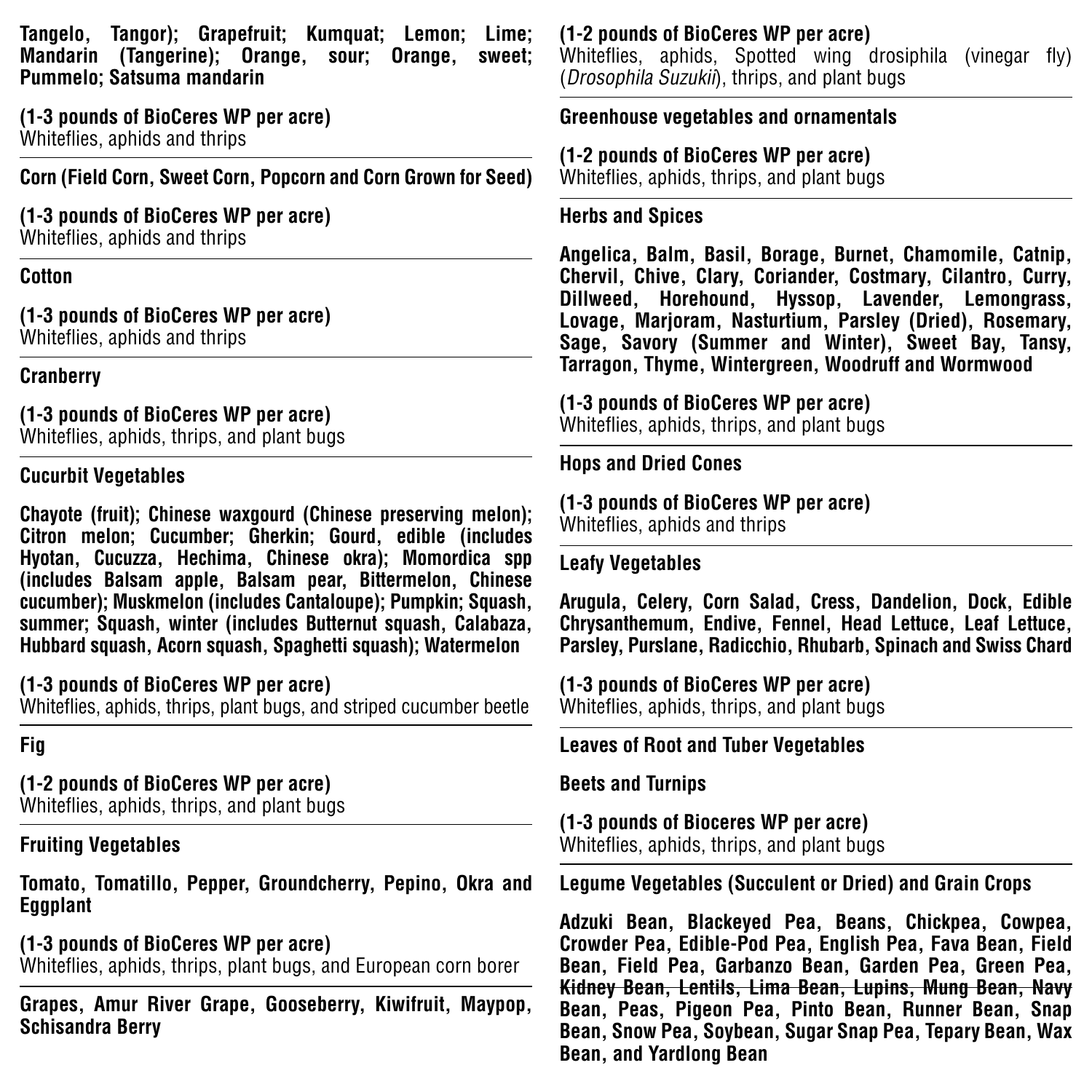### **(1-3 pounds of BioCeres WP per acre)**

Whiteflies, aphids, thrips, and plant bugs

#### **Oilseed Crops**

**Canola, Safflower, Sunflower (including Sunflower Grown for Seed)**

**(1-3 pounds of BioCeres WP per acre)** Whiteflies, aphids and thrips

#### **Peanut**

**(1-3 pounds of BioCeres WP per acre)** Whiteflies, aphids and thrips

#### **Pome Fruit**

**Apples, Crabapple, Loquat, Mayhaw, Pears and Quince**

**(1-3 pounds of BioCeres WP per acre)** Whiteflies, aphids, thrips, and plant bugs

#### **Root and Tuber Vegetables**

**Artichoke, Black Salsify, Carrot, Cassava, Celeriac, Chayote Root, Chicory, Chinese Artichoke, Edible Burdock, Garden Beet, Ginger, Ginseng, Horseradish, Jerusalem Artichoke, Oriental Radish, Parsnip, Potatoes, Radish, Rutabaga, Salsify, Skirret, Spanish Salsify, Sugar Beet, Sweet Potatoes, Tumeric, Turnip, Turnip-rooted Chervil, Turnip-rooted Parsley and Yams**

**(1-3 pounds of BioCeres WP per acre)**

Whiteflies, aphids, thrips, and plant bugs

#### **Shade and Ornamental Trees**

**(1-3 pounds of BioCeres WP per acre)** Whiteflies, aphids, thrips, and plant bugs

**Stone Fruits**

**Apricots, Cherry, Nectarine, Peach, Plum, and Prune**

# **(1-3 pounds of BioCeres WP per acre)**

Whiteflies, aphids, Spotted wing drosiphila (vinegar fly) (Drosophila Suzukii), thrips, and plant bugs

## **Strawberry**

# **(1-3 pounds of BioCeres WP per acre)**

Whiteflies, aphids, thrips, plant bugs, and bud weevil

**Tree Nuts and Pistachios**

**Almonds, Cashew, Chestnut, Filbert (Hazelnut), Macadamia Nut, Pecan, Pistachios, and Walnut**

**(1-3 pounds of BioCeres WP per acre)** Whiteflies, aphids and thrips

#### **Tropical and Subtropical Fruit**

**Acerola, Atemoya, Avocado, Biriba, Black Sapote, Canistel, Cherimoya, Custard Apple, Feijoa, Guava, Ilama, Jaboticaba, Kiwi, Longan, Lychee, Mamey Sapote, Mango, Papaya, Passionfruit, Pulasan, Rambutan, Sapodilla, Soursop, Spanish Lime, Star Apple, Starfruit, Sugar Apple, Ti Palm Leaves, Wax Jambu (Wax Apple), and White Sapote**

**(1-3 pounds of BioCeres WP per acre)** Whiteflies, aphids, thrips, and plant bugs

**FOR USE ON THE FOLLOWING SITES FOR CONTROL OF INSECTS**

**Ornamentals in parks and landscapes including: Flowering plants, foliage plants, broadleaves, shrubs, trees, conifers**

**(1-3 pounds of BioCeres WP per acre)**  Whiteflies, aphids, thrips, and plant bugs

**Turfgrasses in parks, landscapes, and golf courses**

**(3-6 lbs. BioCeres WP per acre)**  Cinch bugs, white grubs, and plant bugs

#### **STORAGE AND DISPOSAL**

Do not contaminate water, food or feed by storage and disposal. **Pesticide Storage:** Store in original container in a cool, dry place. Avoid overheating.

**Pesticide Disposal:** To avoid wastes, use all material in this container by application according to label directions. If wastes cannot be avoided, offer remaining product to a waste disposal facility or pesticide disposal program (often such programs are run by state or local governments or by industry). **Container Handling:** Non refillable container. Do not reuse or refill this container. Completely empty bag into application equipment. Then offer for recycling if available, or dispose of empty bag in a sanitary landfill or by incineration. Do not burn, unless allowed by state and local ordinances. For instances where state and local ordinances do allow burning: If burned, stay out of smoke.